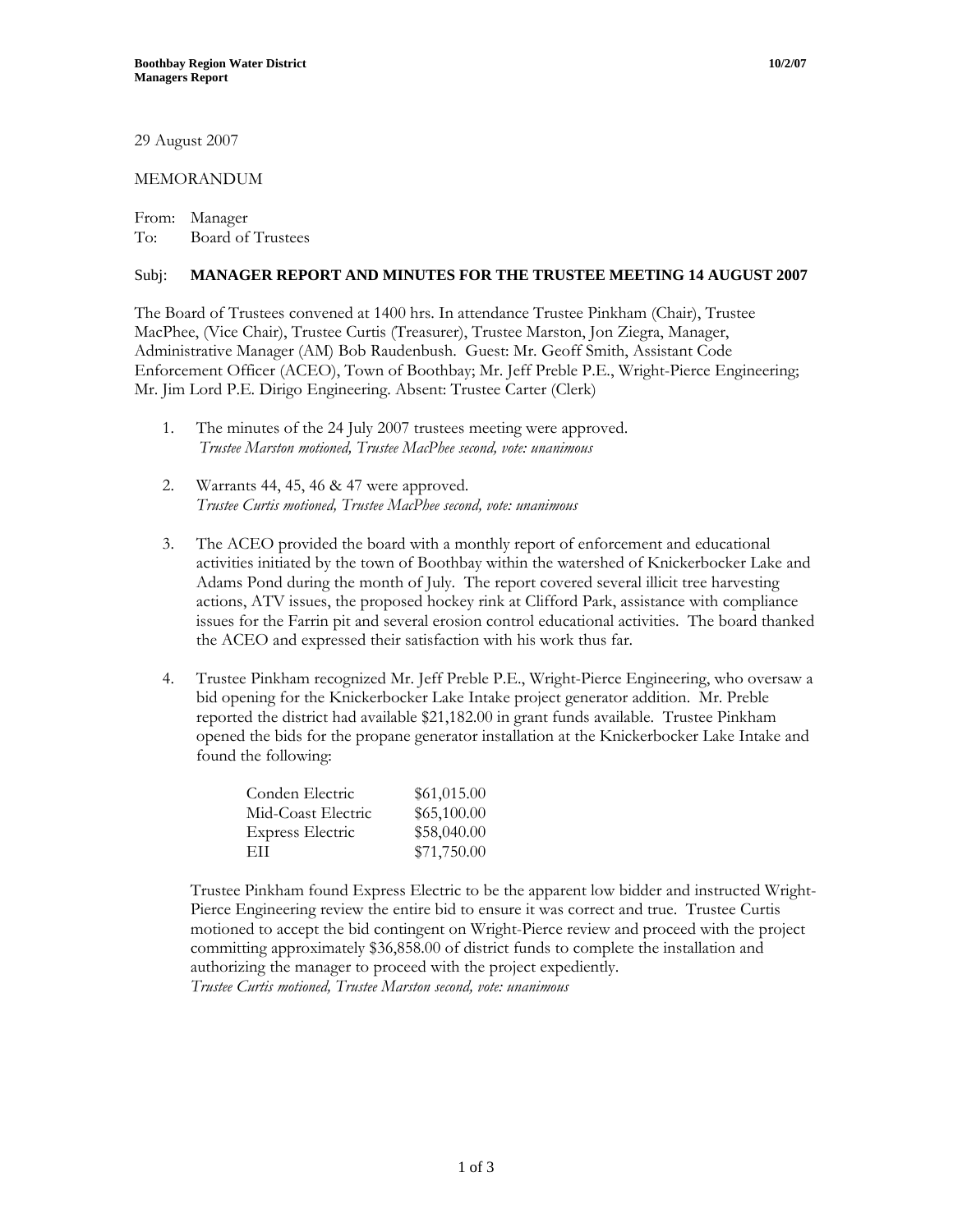6. Trustee Pinkham recognized Mr. Jim Lord P.E. Dirigo Engineering, who presented the board with a spreadsheet Dirigo had developed comparing the proposals received to complete the Reed Road Loop project. After review of the proposals the board awarded the excavation services portion of the contract to Jordan Construction and the blasting portion of the contract to Sigler Blasting. The manager was authorized to proceed with the project forthwith

*Trustee Curtis motioned, Trustee Marston second, vote: unanimous*

- 7. Mr. Lord provided a report to the board concerning the status of the Adams Pond Road Culvert Replacement project. He reported Eastwood contractors had arrived on schedule and construction had commenced. It was reported the contractor had begun excavation after the proper erosion controls had been placed. It was reported early in the contract but seemed to be moving ahead on-schedule.
- 8. The manager asked Mr. Lord to stay on to discuss the demolition of the East Boothbay Standpipe. The manager expressed some confusion as to the disposition of the land the current standpipe sits on in that the East Boothbay Water District had made a deal with Mr. Stephen Alley to revert ownership of the lot once not used by the district. The manager informed the board he would search the records to assess the legal standing. Mr. Lord asked the manager to provide a photo survey of the project so he could compute a reasonable cost estimate for demolition taking into account the proximity of other structures and the lead paint issue on the outside of the tank. No further action was taken by the board.
- 9. The manager errantly informed the board that negotiations would commence with Teamster Local 314 in September for the upcoming labor contract. Trustee's MacPhee and Curtis corrected the manager in that the negotiations would commence in early November as per previous correspondence. The trustees discussed who would be the trustee representative during the negotiations reserving assignment to a later date. The manager reported that Mr. Dave Barrett, Maine Municipal Association Negotiator had been in contact with Mr. Carl Guigard, Teamsters Local #314 and meetings were in the process of being scheduled.
- 10. The manager reported the replacement of the new fluoride system was nearing completion and would be operational by 17 August 2007. Trustee Curtis, who had toured the new facility earlier in the day, compared the new system to a "huge water softener". The manager agreed and informed the board the new "up flow saturator" was a proven technology that was somewhat more labor intensive and less efficient but was much safer to handle and store.
- 11. The manager reported he had a conference with attorney Geoff Hole on the equity of the Southport Water Sales Agreement and was now ready to take a proposal to the board. The board instructed the manager to invite attorney Hole to the next meeting he was available to discuss the agreement and any future action to be taken.
- 12. The manager reported on 6 August 2007 the district was visited by Verizon and a new site evaluation was conducted. It was reported the town had not been notified even though Verizon has put much effort in developing the site.